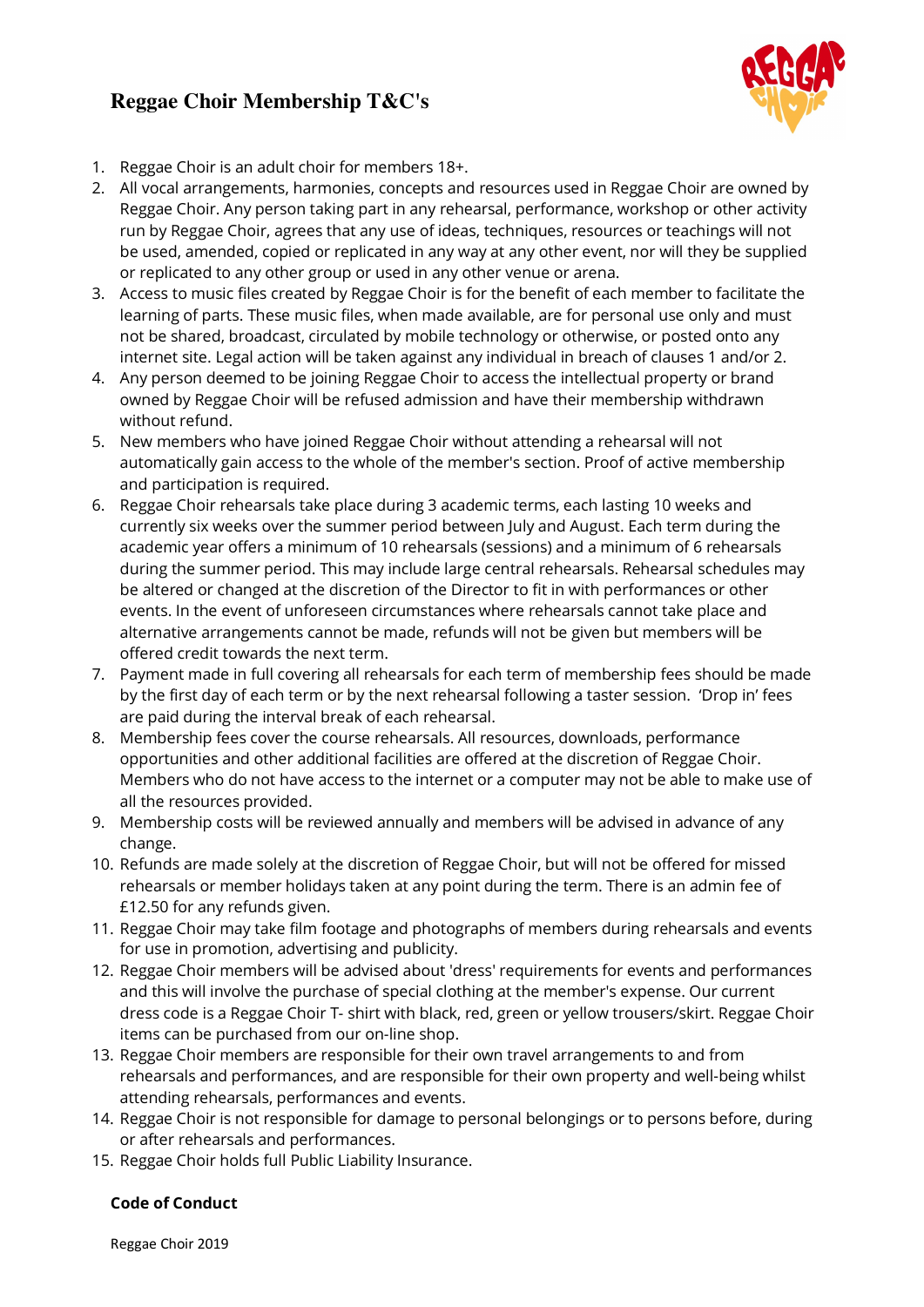

Attending Reggae Choir rehearsals and events should be a fun and rewarding experience for everyone who takes part. Reggae Choir aims to create a safe and positive environment for all its Members. Members are expected to be courteous and co-operative in their behaviour towards Reggae Choir staff and fellow members and to maintain an environment without discrimination and of equal opportunity. Members should respond to the leadership and direction given by the Choir Director and other staff members. Any form of negative behaviour, whether written or verbal, towards others including Reggae Choir members, Reggae Choir Leaders, the Reggae Choir office staff or to the rehearsal and performance environment/staff or audience will lead to cancellation of Membership. In this case, Membership payment will not be refunded.

## **Competitions & Performances**

Reggae Choir may enter into various competitions including TV talent shows. Participation by members is optional and may be by invitation only. Members who agree to take part agree to make all reasonable efforts to make themselves available for extra rehearsals as necessary and to represent Reggae Choir to the best of their ability at all times in accordance with our standards. Reggae Choir will act as both Agent and Management for members and members will be required to adhere to the decisions made by Reggae Choir on the choir's behalf. Any member who participates in a competition or performance but then terminates membership of Reggae Choir, will still be under the Agency and Management of Reggae Choir for such time as the competition continues and for 6 months after Reggae Choir's completion in the competition. Prizes and prize monies will be paid to Reggae Choir and used and/or distributed at the companies discretion.

## **Data Protection**

Personal and private information collected from members and held at Reggae Choir head office will not be passed to any third party, except with the express agreement of each member. Reggae Choir reserves the right to cancel the membership of any person deemed to be in breach of any or all of the above Terms and Conditions.

## **Your Obligations:**

- 1. Reggae Choir is not responsible for damage to person or personal belongings whilst attending rehearsals and performances or before and after rehearsals and performances.
- 2. Reggae Choir members are responsible for their own property and well-being whilst attending all rehearsals and performances.
- 3. It is the responsibility of each member to not put the health and safety of themselves or others at risk and to behave in a responsible manner at all times particularly in performance environments which may be unfamiliar to the individual.
- 4. Travel arrangements are to be made by each Member to rehearsals and performances unless it is agreed otherwise.
- 5. Reggae Choir members should make their choir leader aware of any health concerns that may affect their ability to perform at rehearsals or events.

## **Our Rights**

- 1. We may terminate this Agreement and cancel your Reggae Choir membership with immediate effect on notice to you if you breach any of the Reggae Choir membership Codes of Conduct. In this event you will no longer be able to access your downloads and you will not receive a refund.
- 2. We may terminate this Agreement and your Reggae Choir membership with immediate effect if you do not pay any applicable fees when it falls due (unless otherwise agreed).
- 3. We may communicate Reggae Choir related information to you by email, SMS or other agreed online communications.